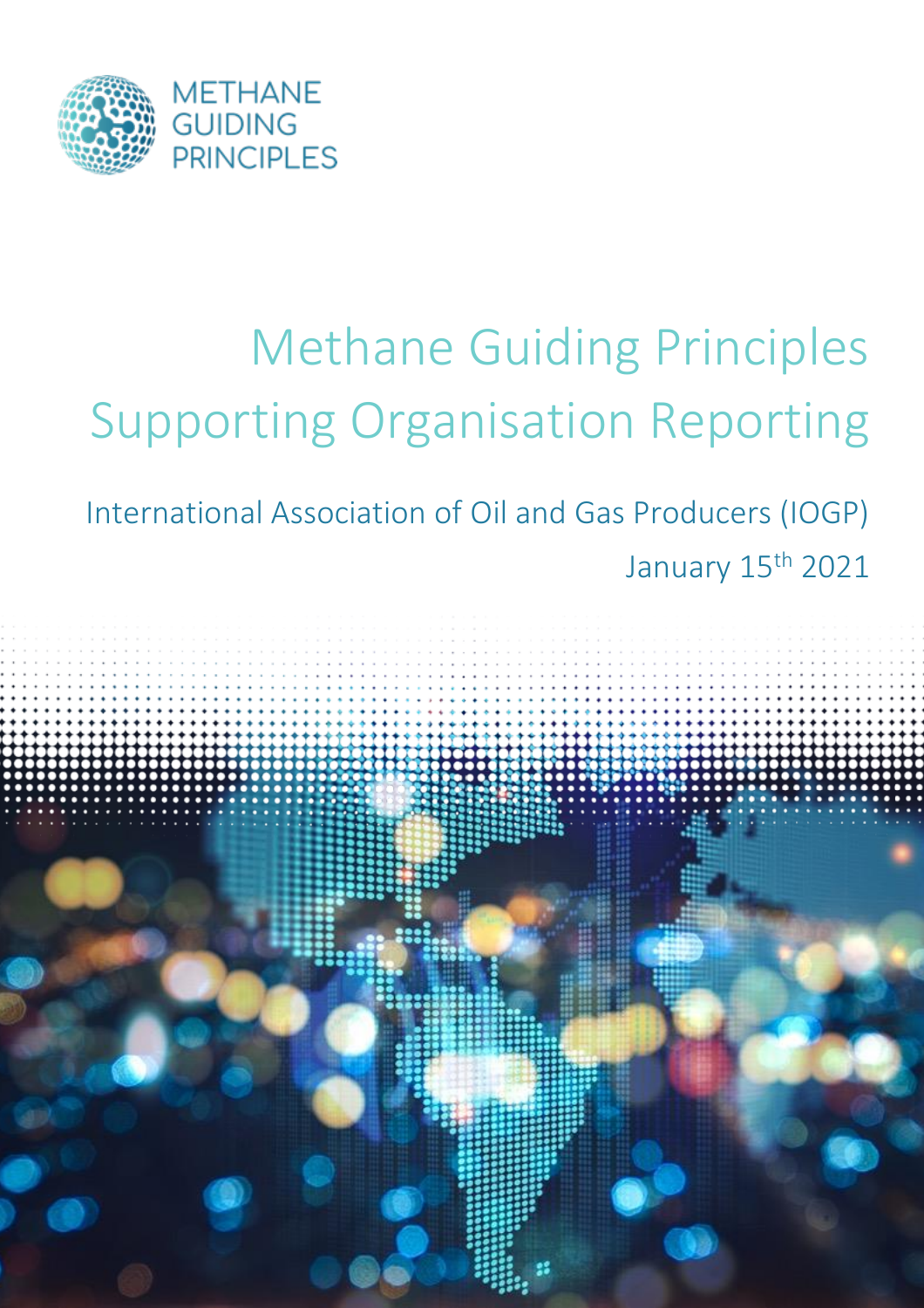

COMPANY: **International Association of Oil and Gas Producers (IOGP)** DATE: **January 15th 2021** YEAR OF JOINING METHANE GUIDING PRINCIPLES: **2018** SENIOR REPRESENTATIVE: **Iman Hill, Executive Director**

WORKING LEVEL REPRESENTATIVE: **Wendy Brown, Environment Director**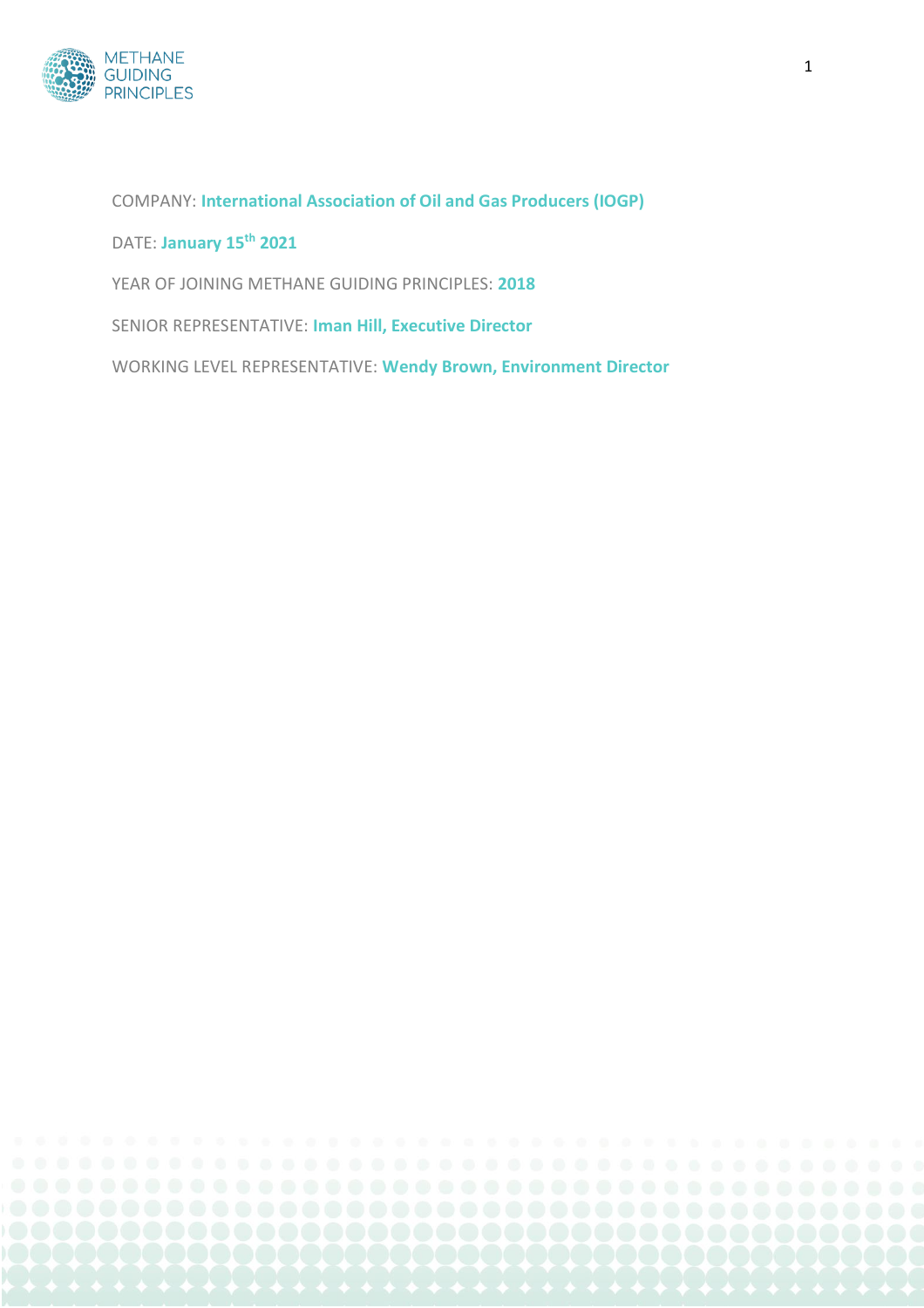

## **Principle One:**

# Continually reduce methane emissions

| 2020 completed activity | 2021 intended activity |
|-------------------------|------------------------|
| Not applicable          | Not applicable         |

## **Principle Two:**

# Advance strong performance across the gas supply chain

| 2021 intended activity                                                                                                                                                                                                                                                                                                                                                                                                                                                                     |
|--------------------------------------------------------------------------------------------------------------------------------------------------------------------------------------------------------------------------------------------------------------------------------------------------------------------------------------------------------------------------------------------------------------------------------------------------------------------------------------------|
| IOGP proposing to participate in NOJV project $-$<br>$\bullet$<br>details to be determined following 2021<br>Roundtable deep dive<br>IOGP Brussels proposing to host MGP Executive<br>$\bullet$<br>Education / Masterclasses for EU Commission<br>policy makers in 2021<br>IOGP will continue to raise awareness and<br>$\bullet$<br>encourage all IOGP members to implement MGP<br>Reducing Methane Emissions Best Practices and<br>to host MGP executive education /<br>masterclass(es). |
|                                                                                                                                                                                                                                                                                                                                                                                                                                                                                            |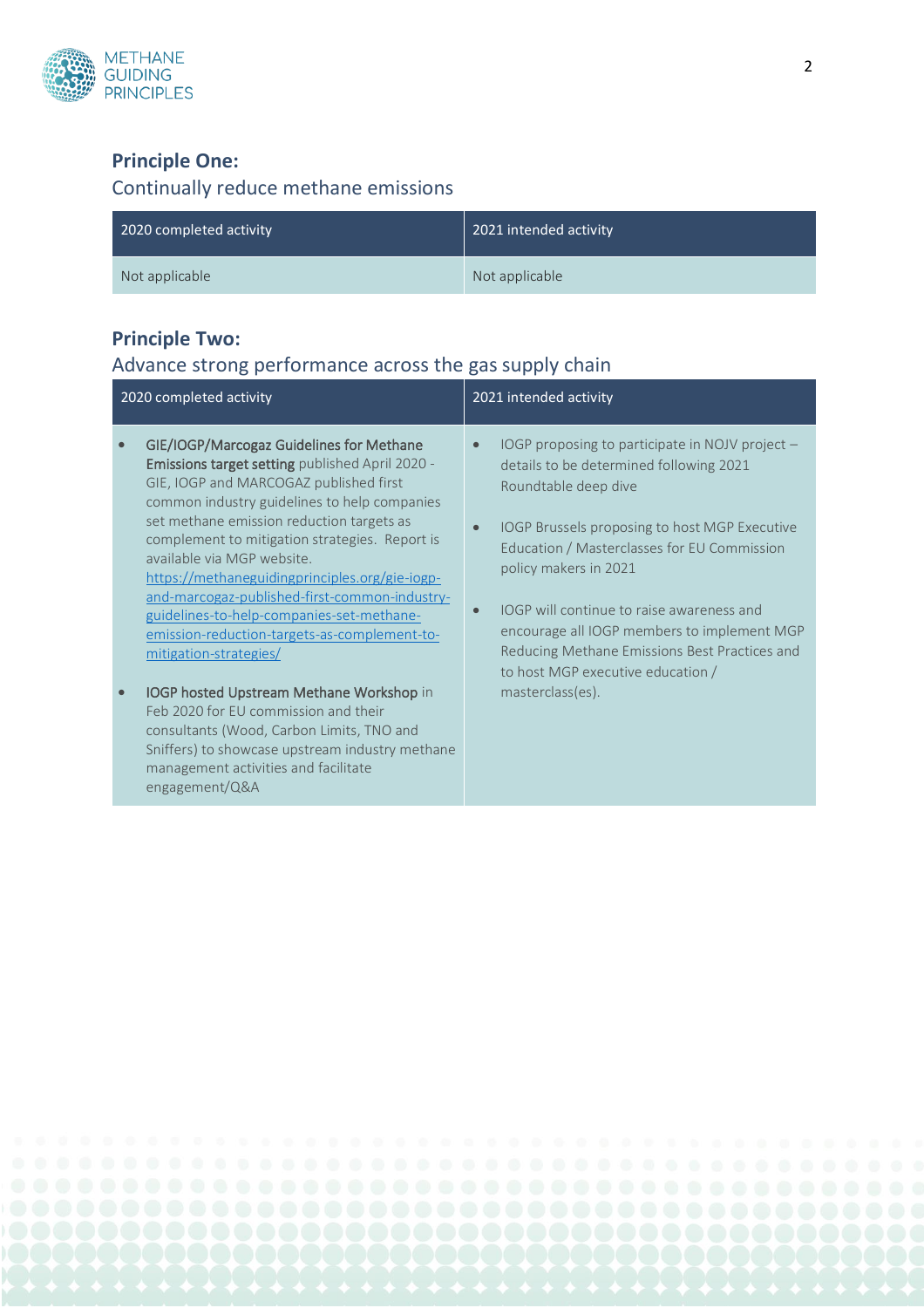

# **Principle Three:**

# Improve accuracy of methane emissions data

| 2020 completed activity                                                                                                                                                                                                                                                                                                                                                                                                                                                                                                                                                                                                                                                                                      | 2021 intended activity                                                                                                                                                                                   |
|--------------------------------------------------------------------------------------------------------------------------------------------------------------------------------------------------------------------------------------------------------------------------------------------------------------------------------------------------------------------------------------------------------------------------------------------------------------------------------------------------------------------------------------------------------------------------------------------------------------------------------------------------------------------------------------------------------------|----------------------------------------------------------------------------------------------------------------------------------------------------------------------------------------------------------|
| IOGP Report 630 Comparison of Methane Reporting<br>$\qquad \qquad \bullet$<br>Requirements published January 2020 - compares the<br>different methane emissions measurement<br>methodologies and emission factors for upstream oil<br>and gas operations for 5 different countries (UK,<br>Norway, Netherlands, USA, Australia)<br>https://www.iogp.org/bookstore/product/iogp-report-<br>630-comparison-of-methane-reporting-requirements/<br>IOGP - OGCI - IPIECA Recommended Practices for<br>$\bullet$                                                                                                                                                                                                   | IOGP - OGCI - IPIECA Recommended Practices<br>for methane<br>Phase 1 detection - to be completed and<br>$\bullet$<br>published mid 2021<br>Phase 2 quantification to be started mid<br>$\bullet$<br>2021 |
| methane detection and quantification: IOGP, OGCI and<br>IPIECA have launched a joint project to develop a<br>common set of recommended practices for methane<br>emissions detection and quantification technologies,<br>applicable to the upstream oil and gas industry. Led by<br>an IOGP taskforce of industry experts, the project will<br>be conducted by an experienced team from SLR<br>International, in association with Colorado State<br>University, Harrisburg University of Science and<br>Technology and The University of Texas at Austin. A<br>range of independent experts will be involved during<br>the project.<br>https://www.iogp.org/blog/news/methane-detection-<br>project-launched/ |                                                                                                                                                                                                          |
| CEN/TC234/WG14 commenced Sept 2020 with<br>$\bullet$<br>objective to transform MARCOGAZ Assessment of<br>methane emissions for gas Transmission and<br>Distribution system operators' document into a CEN<br>Technical Report - IOGP participating in<br>CEN/TC234/WG14 as upstream liaison to ensure<br>consistent global approach.                                                                                                                                                                                                                                                                                                                                                                         |                                                                                                                                                                                                          |
| IOGP NOIAs have liaised with IEA to improve the<br>accuracy of methane emissions data in the IEA Issue<br>Tracker. The analysis highlights how measurement<br>campaigns feed through into the IEA estimates, as was<br>the case in the 2020 update for Norway and the<br>Netherlands.<br>https://www.iea.org/reports/methane-tracker-<br>2020/improving-methane-data#abstract                                                                                                                                                                                                                                                                                                                                |                                                                                                                                                                                                          |